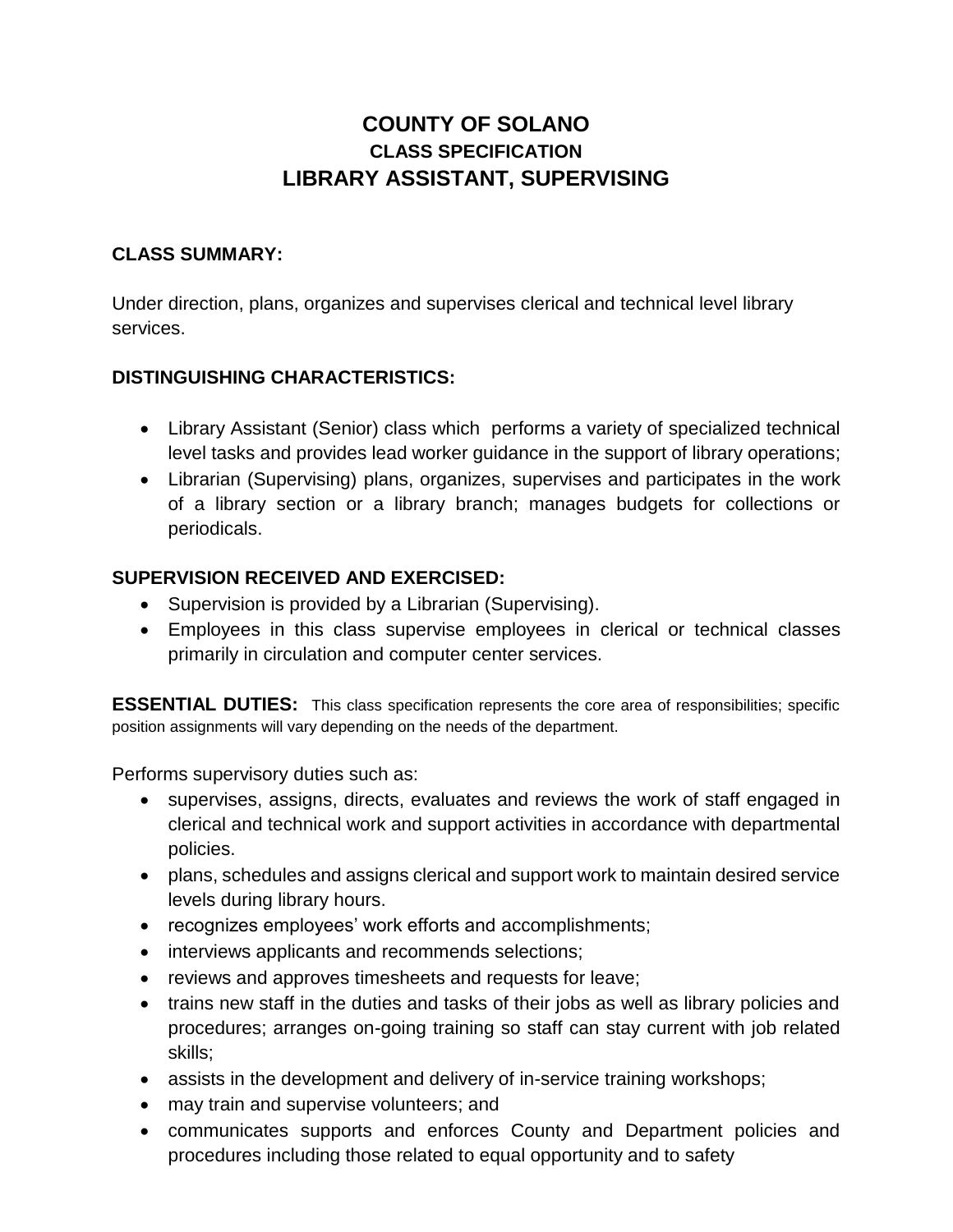- maintains and prepares statistical reports; oversees all monetary transactions; verifies, updates and enters library information in databases and other filing systems.
- assists with facility and equipment maintenance; coordinates and oversees the booking of meeting, conference and group study rooms as well as the set-up and take-down of these rooms for library programs and use by outside groups or organizations.
- assists in the development and maintenance of procedure manuals.
- assists in developing budget requirements for supervised sections.
- may oversee assigned library facility and/or staff in the absence of a supervisor or division head or in other special circumstances.
- conducts outreach in the community to promote library services and programs; and,
- performs other duties as assigned.

## **EDUCATION AND/OR EXPERIENCE:**

- **1.** High school diploma, GED, or equivalent
- 2. One year as a Library Assistant (Senior) **or**
- **3.** Three years of full-time clerical and/or technical experience in a public library, **and** One year of lead or supervisory work experience in any field (may be inclusive of or distinct from the required clerical and/or technical experience).

*Note: One year of clerical and/or technical experience in a public library may be substituted with an Associate of Arts degree from an accredited college or university.*

# **LICENSING, CERTIFICATION AND REGISTRATION REQUIREMENTS:**

 Possession of or ability to obtain a valid Class C California driver's license may be required for some positions.

# **KNOWLEDGE, SKILLS AND ABILITIES**

### **Knowledge of:**

- Standard and accepted principles and practices of supervision, leadership, motivation, team building, organization, training, and conflict resolution.
- General library methods and procedures including basic data processing applications and automated systems used in library support activities.
- **Effective customer service techniques.**
- Basic budgetary principles and practices.
- Modern office methods, procedures, equipment, personal computers and software.
- English composition, spelling, grammar, vocabulary and punctuation for both written and oral communications.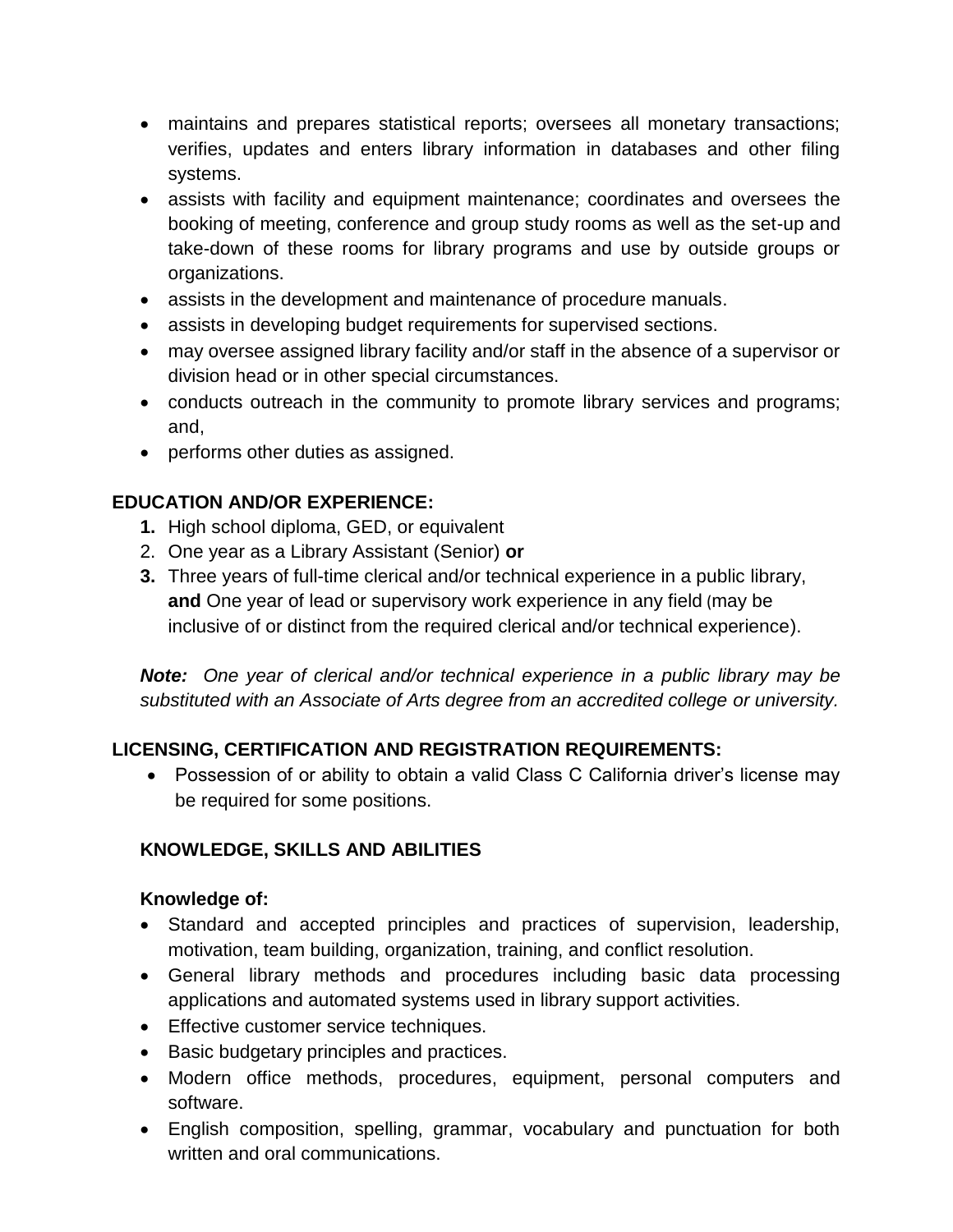Formats and appropriate terminology for written communications such as reports, memorandum, and records.

## **Skill and/or Ability to**:

- Supervise, evaluate, train and develop staff and organize and manage their work.
- Perform complex clerical work and assist customers in the use of library resources and equipment;
- Schedule and train staff to work in the various service areas;
- Plan, organize and conduct training sessions;
- Prepare and maintain complete and accurate reports and records;
- Interpret and apply library procedures and policies;
- Exercise sound independent judgement within established guidelines;
- Understand and follow oral and written instructions;
- Use a computer;
- Work a flexible schedule:
- Work under pressure and meet short deadlines;
- Communicate effectively both verbally and in writing;
- Exercise tact and diplomacy;
- Establish and maintain cooperative working relationships.

# **PHYSICAL REQUIREMENTS:**

- Mobility and Dexterity: Positions in the class typically require stooping, kneeling, reaching, standing, walking, fingering, grasping, feeling (i.e. sense of touch), and repetitive motion. Tasks may involve extended periods of time at a keyboard or workstation.
- Lifting, Carrying, Pushing and Pulling Light Work: Employees in this class will be exerting up to 20 pounds of force occasionally and/or up to 10 pounds of force frequently, and/or a negligible amount of force constantly to move objects.
- Vision: Positions in this class may require the employee to have close visual acuity, with or without correcting, to prepare and analyze data and figures, transcribe, view a computer, read, etc. Some tasks may require the ability to perceive and discriminate colors or shades of colors, depth, and visual cures or signals. Positions in this class also may require employees to have depth perception in order to operate motor vehicle.
- Hearing/Talking: Positions in this class may require the employee to perceive the nature of sounds at normal speaking levels with or without correction, and may have the ability to receive detailed information through oral communication. Positions in this class may require the employee to express or exchange ideas by means of the spoken word.

### **WORKING CONDITIONS:**

Office Work: Employees in this class will most often be working in an office setting.